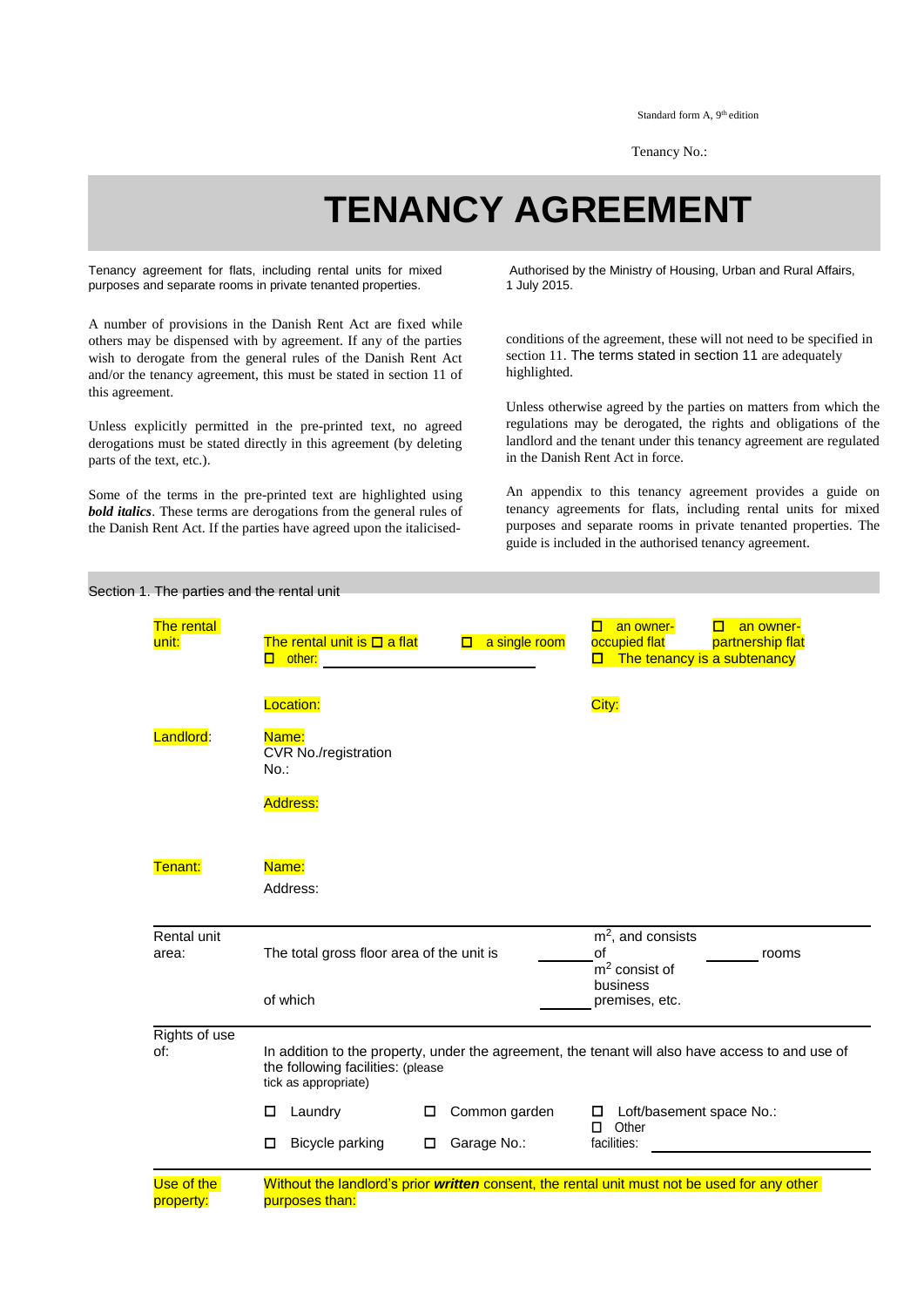| Section 2. Period of tenancy        |                                                                                                                                                                           |                                             |                                         |                     |
|-------------------------------------|---------------------------------------------------------------------------------------------------------------------------------------------------------------------------|---------------------------------------------|-----------------------------------------|---------------------|
| Start:                              | The tenancy starts on the                                                                                                                                                 |                                             | and continues until terminated, unless  |                     |
|                                     | the tenancy is of limited duration, cf. section 11.                                                                                                                       |                                             |                                         |                     |
|                                     | Either party must terminate the tenancy by giving written notice. Unless otherwise agreed or specified in section 11 of the                                               |                                             |                                         |                     |
| Terminating the<br>tenancy:         | agreement, the tenant may terminate the tenancy by giving three months' prior notice to the first working day of a month not<br>immediately followed by a public holiday. |                                             |                                         |                     |
|                                     | However, the tenancy of separate rooms may be terminated by one month's prior notice.                                                                                     |                                             |                                         |                     |
|                                     | The landlord may terminate the tenancy in accordance with sections 82 and 83 of the Danish Rent Act.                                                                      |                                             |                                         |                     |
|                                     |                                                                                                                                                                           |                                             |                                         |                     |
| Section 3. Payment of rent          |                                                                                                                                                                           |                                             |                                         |                     |
| Rent:                               | The annual rent is                                                                                                                                                        | <b>DKK</b>                                  |                                         |                     |
| Payment:                            | Rent, etc. is due for payment on the                                                                                                                                      |                                             | of each (please tick<br>as appropriate) | Month Quarter       |
|                                     | The monthly/quarterly rent amounts to:                                                                                                                                    |                                             | <b>DKK</b>                              |                     |
| Additional charges amount to:       |                                                                                                                                                                           |                                             |                                         |                     |
|                                     | Payment on account for heating                                                                                                                                            |                                             | <b>DKK</b>                              |                     |
|                                     | Payment on account for water                                                                                                                                              |                                             | <b>DKK</b>                              |                     |
|                                     | Payment on account for electricity                                                                                                                                        |                                             | <b>DKK</b>                              |                     |
|                                     | Payment on account for cooling                                                                                                                                            |                                             | <b>DKK</b>                              |                     |
|                                     | Aerial charges                                                                                                                                                            |                                             | <b>DKK</b>                              |                     |
|                                     | Internet charges                                                                                                                                                          |                                             | <b>DKK</b>                              |                     |
|                                     | Contribution to tenant representation<br>Other                                                                                                                            |                                             | <b>DKK</b>                              |                     |
|                                     | charges:                                                                                                                                                                  |                                             | <b>DKK</b>                              |                     |
|                                     | Other                                                                                                                                                                     |                                             |                                         |                     |
|                                     | charges:                                                                                                                                                                  |                                             | <b>DKK</b>                              |                     |
|                                     | Total monthly/quarterly amount payable:                                                                                                                                   |                                             | <b>DKK</b>                              |                     |
| Taxes and dues:                     |                                                                                                                                                                           |                                             |                                         |                     |
|                                     | Included in the rent are taxes and dues as on<br>This date will provide the basis of any future changes to taxes and dues.                                                | 丽                                           |                                         |                     |
| Place of payment:                   | The rent etc. must be paid to the landlord's account No.                                                                                                                  |                                             |                                         | in (bank):          |
|                                     | Payments made to a bank is considered payment at the specified place of payment.                                                                                          |                                             |                                         |                     |
| Note:                               | Any specific conditions relating to the rent determination, cf. the instructions, must be specified in section 11 of the tenancy<br>agreement.                            |                                             |                                         |                     |
| Section 4. Deposit and prepaid rent |                                                                                                                                                                           |                                             |                                         |                     |
|                                     | No later than                                                                                                                                                             | the tenant must pay a deposit of            |                                         | <b>DKK</b>          |
| Deposit:                            | the,                                                                                                                                                                      | months' rent (no more than 3 months' rent). |                                         |                     |
|                                     | equivalent to                                                                                                                                                             |                                             |                                         |                     |
| Prepaid rent: No later than the     |                                                                                                                                                                           | the tenant must pay prepaid rent            |                                         |                     |
|                                     | equivalent to                                                                                                                                                             | months' rent (no more than 3 months' rent). |                                         |                     |
|                                     | No later than                                                                                                                                                             | the tenant must pay a                       |                                         |                     |
| Payment:                            | $\frac{1}{2}$ total of<br>the                                                                                                                                             |                                             |                                         | DKK, equivalent to: |
|                                     |                                                                                                                                                                           |                                             |                                         |                     |
|                                     | Prepaid rent:                                                                                                                                                             |                                             | <b>DKK</b>                              |                     |
|                                     | Rent, etc. for the period:<br>疝<br>to                                                                                                                                     | 丽                                           | <b>DKK</b>                              |                     |
|                                     | Deposit                                                                                                                                                                   |                                             | <b>DKK</b>                              |                     |
|                                     |                                                                                                                                                                           |                                             | <b>DKK</b>                              |                     |
|                                     |                                                                                                                                                                           |                                             | <b>DKK</b>                              |                     |
|                                     |                                                                                                                                                                           |                                             | <b>DKK</b>                              |                     |
|                                     | Total                                                                                                                                                                     |                                             | <b>DKK</b>                              |                     |
|                                     | Hereafter, the first payment of the rent is to                                                                                                                            |                                             |                                         |                     |
| be made on                          |                                                                                                                                                                           |                                             | $\text{m}$                              |                     |
|                                     |                                                                                                                                                                           |                                             |                                         |                     |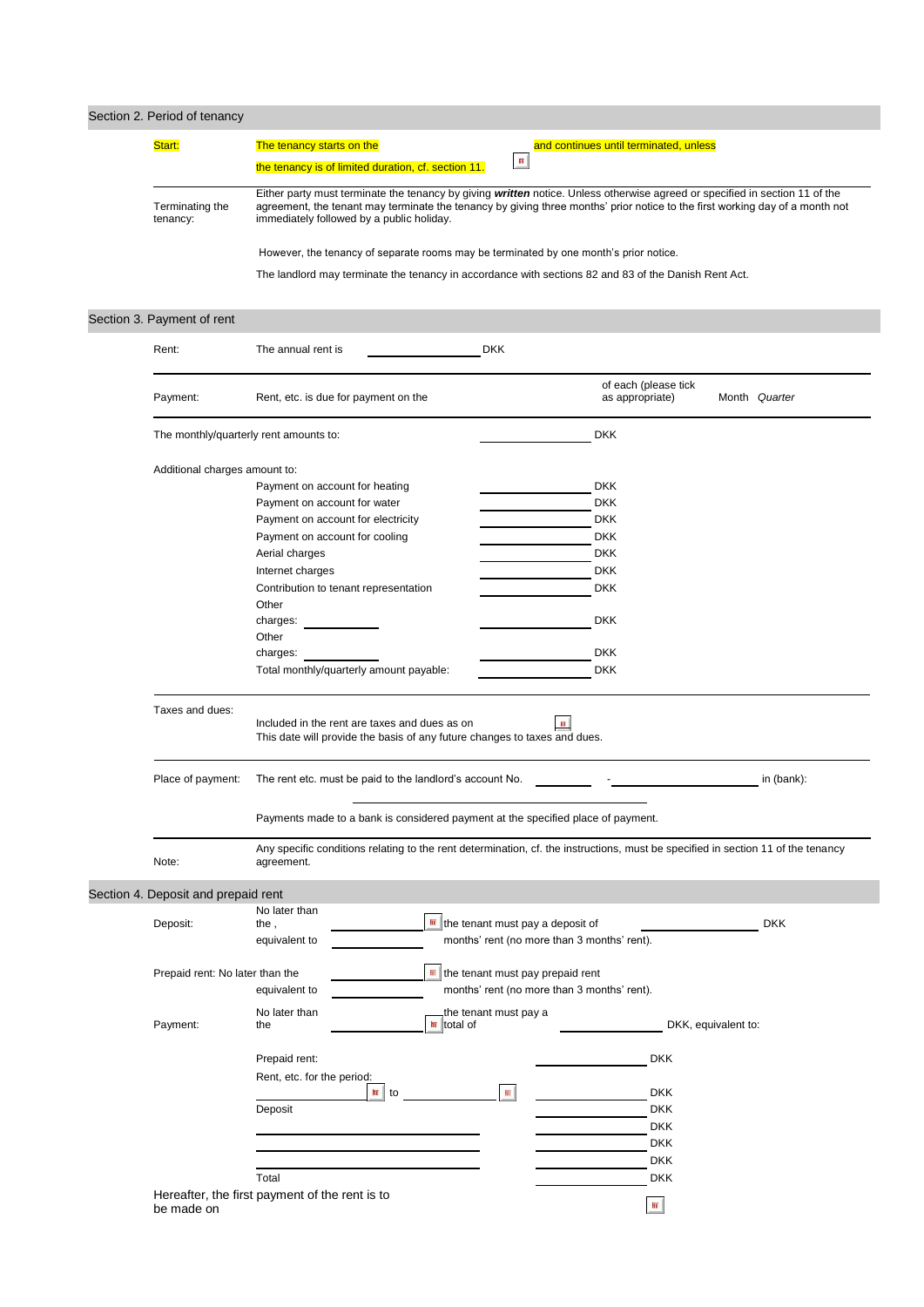| Section 5. Heating, cooling, water and electricity   |                                                                                                                                                                                                                                                                                                                                                                                                                                                                                                                                                                       |                   |
|------------------------------------------------------|-----------------------------------------------------------------------------------------------------------------------------------------------------------------------------------------------------------------------------------------------------------------------------------------------------------------------------------------------------------------------------------------------------------------------------------------------------------------------------------------------------------------------------------------------------------------------|-------------------|
| Heating:                                             | Does the landlord provide heating and hot water? (please tick as<br>appropriate)<br>If yes, the property is heated by:<br>$\Box$ district heating/natural gas<br>oil-fired central heating<br>□<br>electric heating<br>0<br>other:                                                                                                                                                                                                                                                                                                                                    | O Yes O No        |
|                                                      | The annual heating consumption is measured from                                                                                                                                                                                                                                                                                                                                                                                                                                                                                                                       |                   |
|                                                      | Is the tenant responsible for heating the property? (please tick as<br>appropriate)                                                                                                                                                                                                                                                                                                                                                                                                                                                                                   | O Yes O No        |
|                                                      | If yes, the property is heated by:<br>electricity<br>0<br>0<br>gas<br>□ oil/kerosene<br>district heating/natural gas<br>0<br>$\Box$ other:                                                                                                                                                                                                                                                                                                                                                                                                                            |                   |
|                                                      |                                                                                                                                                                                                                                                                                                                                                                                                                                                                                                                                                                       | O Yes O No        |
| Water:                                               | Does the landlord provide water? (please tick as appropriate)                                                                                                                                                                                                                                                                                                                                                                                                                                                                                                         |                   |
|                                                      | If yes, the charges are based on individual meters<br>(please tick as appropriate)                                                                                                                                                                                                                                                                                                                                                                                                                                                                                    | O Yes O No        |
|                                                      | The annual water consumption is measured from                                                                                                                                                                                                                                                                                                                                                                                                                                                                                                                         |                   |
| Electricity<br>heating? (please tick as appropriate) | Does the landlord provide electricity for other purposes than                                                                                                                                                                                                                                                                                                                                                                                                                                                                                                         | O Yes O No        |
|                                                      | The annual electricity consumption is measured from                                                                                                                                                                                                                                                                                                                                                                                                                                                                                                                   |                   |
| Cooling:                                             | Does the landlord provide cooling? (please tick as appropriate)                                                                                                                                                                                                                                                                                                                                                                                                                                                                                                       | O Yes O No        |
|                                                      | If yes, the charges are based on individual meters<br>(please tick as appropriate)                                                                                                                                                                                                                                                                                                                                                                                                                                                                                    | O Yes O No        |
|                                                      | The annual cooling consumption is measured from                                                                                                                                                                                                                                                                                                                                                                                                                                                                                                                       |                   |
|                                                      | Section 6. Common aerials, etc. and access to electronic communication services                                                                                                                                                                                                                                                                                                                                                                                                                                                                                       |                   |
| fee (please tick as appropriate)                     | Communal aerial: The landlord provides connection to a communal aerial to which the tenant must pay a                                                                                                                                                                                                                                                                                                                                                                                                                                                                 | O Yes O No        |
|                                                      | The aerial association of the tenants provides connection to a communal aerial (please tick as appropriate)                                                                                                                                                                                                                                                                                                                                                                                                                                                           | O Yes O No        |
| Internet:                                            | Does the landlord provide access to the Internet (electronic communication services)<br>to which the tenants must pay a contribution (please tick as appropriate)                                                                                                                                                                                                                                                                                                                                                                                                     | O Yes <b>O</b> No |
|                                                      | Section 7. Property condition at the start of the tenancy                                                                                                                                                                                                                                                                                                                                                                                                                                                                                                             |                   |
|                                                      | Is the condition of the property assessed at an initial inspection?                                                                                                                                                                                                                                                                                                                                                                                                                                                                                                   | O Yes O No        |
| Note:                                                | Landlords letting more than one flat are obligated to carry out initial inspections.                                                                                                                                                                                                                                                                                                                                                                                                                                                                                  |                   |
| Note:                                                | If the condition of the property is deficient at the start of the tenancy, the tenant must give written<br>notice of this to the landlord no later than 14 days after the start of the tenancy, or the tenant loses the right to<br>make subsequent claims concerning this deficiency.<br>If the initial inspection is carried out after this deadline and if the tenant has received<br>an inspection report after the deadline, the deadline will still apply.<br>However, this does not apply if the deficiency cannot be discovered with reasonable<br>diligence. |                   |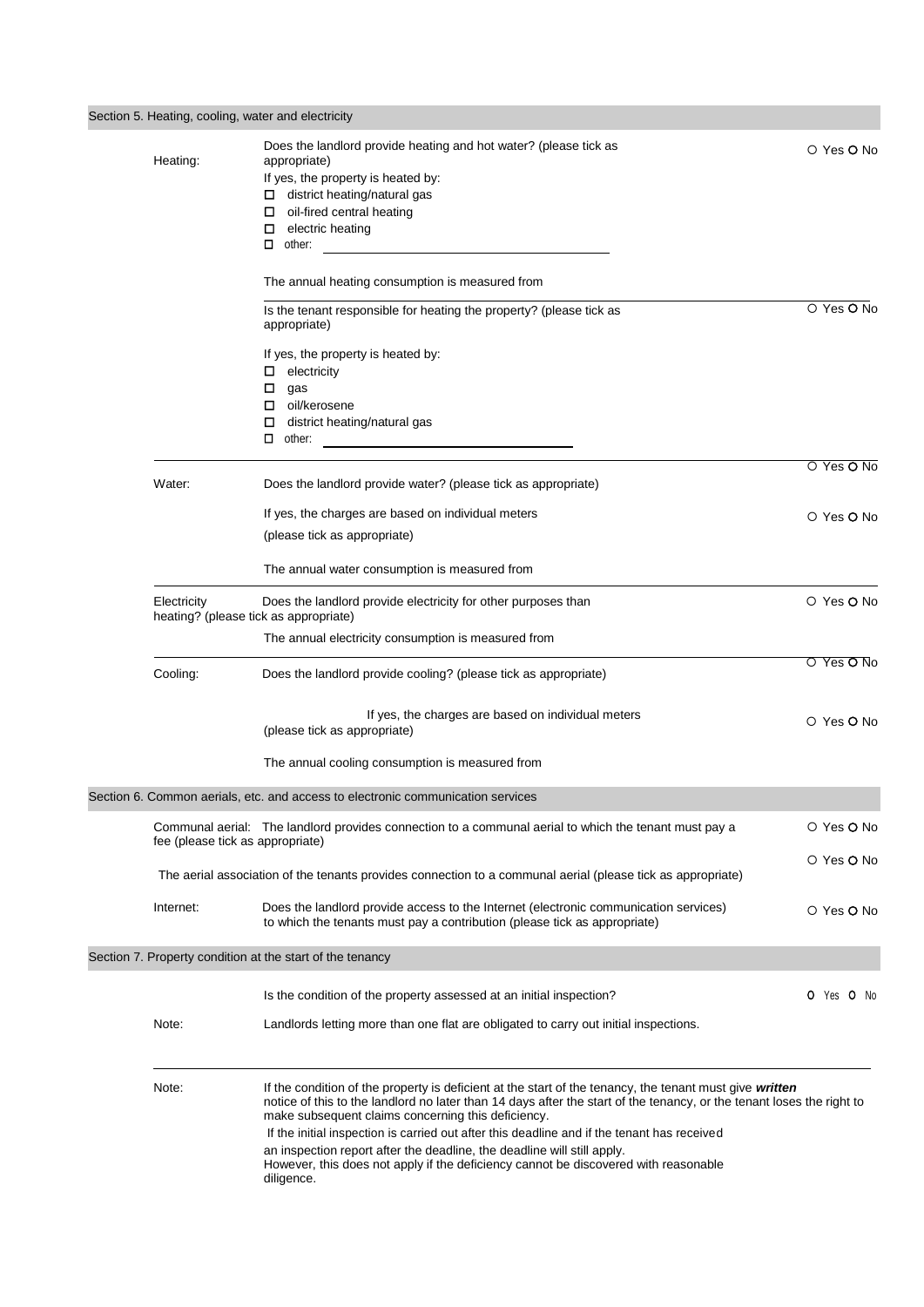| Section 8. Maintenance |                                                       |                                      |                                                                                                                                                                                                                                                                                         |                                                                                                                                                                                                                               |                                                             |            |  |  |
|------------------------|-------------------------------------------------------|--------------------------------------|-----------------------------------------------------------------------------------------------------------------------------------------------------------------------------------------------------------------------------------------------------------------------------------------|-------------------------------------------------------------------------------------------------------------------------------------------------------------------------------------------------------------------------------|-------------------------------------------------------------|------------|--|--|
|                        | <b>Responsib</b><br>ilities:                          |                                      |                                                                                                                                                                                                                                                                                         | The internal maintenance of the tenancy will be the responsibility of: (please tick as appropriate)                                                                                                                           |                                                             |            |  |  |
|                        |                                                       | The landlord<br>O<br>The tenant<br>O |                                                                                                                                                                                                                                                                                         |                                                                                                                                                                                                                               |                                                             |            |  |  |
|                        | Account:                                              | the account<br>balance is            | If the landlord is responsible for interior repairs, the landlord will have opened a bank account<br>for interior repairs of the property. At the time of signing the tenancy agreement,<br>DKK.<br>After the agreement is signed, this account balance may have changed due to repairs |                                                                                                                                                                                                                               |                                                             |            |  |  |
|                        | Note:                                                 | carried out by the landlord.         |                                                                                                                                                                                                                                                                                         | Landlords letting more than one flat at the time when a tenant vacates a property, are obligated to carry out<br>inspections and complete a move-out report as prescribed by the Danish Rent Act section 98, subsections 3-5. |                                                             |            |  |  |
| Section 9. appliances  | <b>Fixtures and</b>                                   |                                      |                                                                                                                                                                                                                                                                                         |                                                                                                                                                                                                                               |                                                             |            |  |  |
|                        |                                                       |                                      |                                                                                                                                                                                                                                                                                         | At the start of the tenancy, the following fixtures are the property of the landlord: (please tick as appropriate)                                                                                                            |                                                             |            |  |  |
|                        | $\Box$ Stove                                          | □                                    | Dishwasher                                                                                                                                                                                                                                                                              | Cooker hood<br>0                                                                                                                                                                                                              | $\Box$ Other<br>fixtures and<br>appliances:<br>$\Box$ Other |            |  |  |
|                        | Refrigerator<br>□                                     | □                                    | Washing machine                                                                                                                                                                                                                                                                         | $\Box$ Electric panels, total<br>number:                                                                                                                                                                                      | fixtures and<br>appliances:<br>$\Box$ Other                 |            |  |  |
|                        | $\Box$ Freezer                                        | ◻                                    | Tumble dryer                                                                                                                                                                                                                                                                            | $\Box$ Water heaters, total<br>number:                                                                                                                                                                                        | fixtures and<br>appliances:                                 |            |  |  |
|                        |                                                       |                                      |                                                                                                                                                                                                                                                                                         | Section 10. Tenant representation, pets, house rules and additional information regarding the tenancy                                                                                                                         |                                                             |            |  |  |
|                        | Tenant representation                                 |                                      | Does the property have a tenant association at the time of                                                                                                                                                                                                                              |                                                                                                                                                                                                                               |                                                             |            |  |  |
|                        |                                                       |                                      | signing this agreement? (please tick as appropriate)                                                                                                                                                                                                                                    |                                                                                                                                                                                                                               |                                                             | O Yes O No |  |  |
|                        | Pets:<br>Note:                                        | agreement.                           |                                                                                                                                                                                                                                                                                         | Are tenants allowed to keep pets in the rental unit? (please tick as appropriate)<br>If special terms apply to the keeping of pets, these must be stated in section 11 of the                                                 |                                                             | O Yes O No |  |  |
|                        | House rules:<br>Do house rules apply to the property? |                                      |                                                                                                                                                                                                                                                                                         |                                                                                                                                                                                                                               |                                                             |            |  |  |
|                        |                                                       | (please tick as appropriate)         |                                                                                                                                                                                                                                                                                         |                                                                                                                                                                                                                               |                                                             | O Yes O No |  |  |
|                        |                                                       |                                      | If house rules apply, these must be attached to the agreement.                                                                                                                                                                                                                          |                                                                                                                                                                                                                               |                                                             |            |  |  |
|                        | Additional information regarding the rental unit:     |                                      |                                                                                                                                                                                                                                                                                         |                                                                                                                                                                                                                               |                                                             |            |  |  |

The terms and conditions already complying with the general rules of the Danish Rent Act must not be

stated here. This also includes derogations which must be stated in section 11.